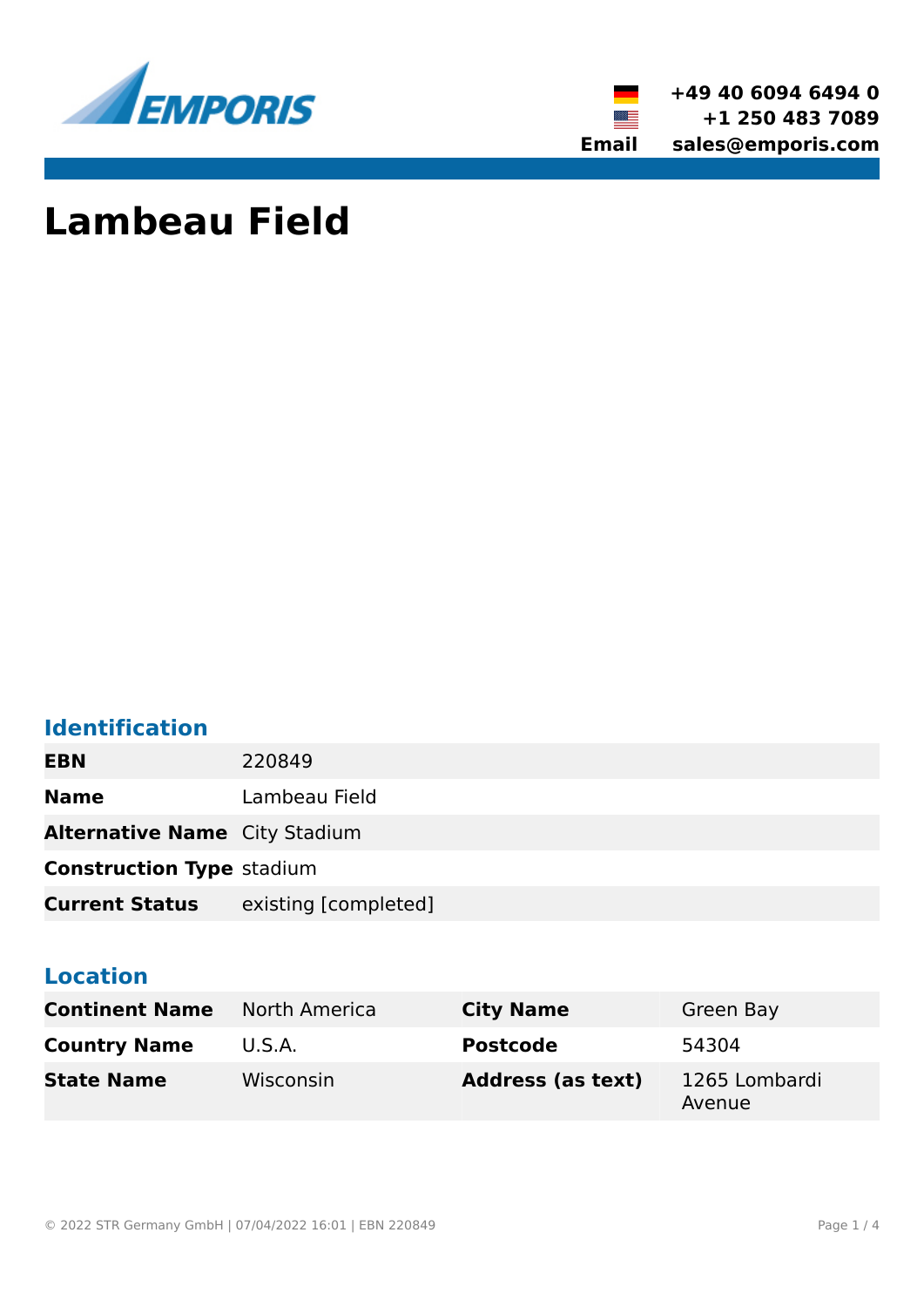

| <b>Metro Area Name</b> Green Bay Metro | Area | <b>Main Address</b>   | 1265 Lombardi<br>Avenue |
|----------------------------------------|------|-----------------------|-------------------------|
| <b>Description</b>                     |      |                       |                         |
| Architectural style postmodernism      |      | <b>Main Usage</b>     | american football       |
| <b>Years and costs</b>                 |      |                       |                         |
| <b>Year (construction</b><br>start)    | 1956 | <b>Building costs</b> | \$960,000               |
| <b>Year (construction)</b><br>end)     | 1957 |                       |                         |

#### **Features & Amenities**

• One of the city's famous buildings

#### **Facts**

- Dedicated in the memory of the teams original owner Curly Lambeau on September 11, 1965.
- Seating 72,569 spectators, this is the home of the National Football League's Green Bay Packers.

## **Involved companies**

*Architect....................................................................................................................* **Somerville And Associates** Green Bay U.S.A.

#### **Additional company data available for this building**

| <b>Civil Engineering</b>  | Buy full PDF Project Management        | Buy full PDF |
|---------------------------|----------------------------------------|--------------|
| <b>Foundation Company</b> | <b>Buy full PDF Shell Construction</b> | Buy full PDF |
| <b>Interior Fit-out</b>   | Buy full PDF Steel Supplier            | Buy full PDF |

## **Need additional information? Contact us now!**

| ' Phone i    | +49 40 6094 6494 0 |
|--------------|--------------------|
| <b>Phone</b> | +1 250 483 7089    |
| Email        | sales@emporis.com  |

Hamburg 09:00 am - 07:00 pm New York 03:00 am - 01:00 pm Tokyo 04:00 pm - 02:00 am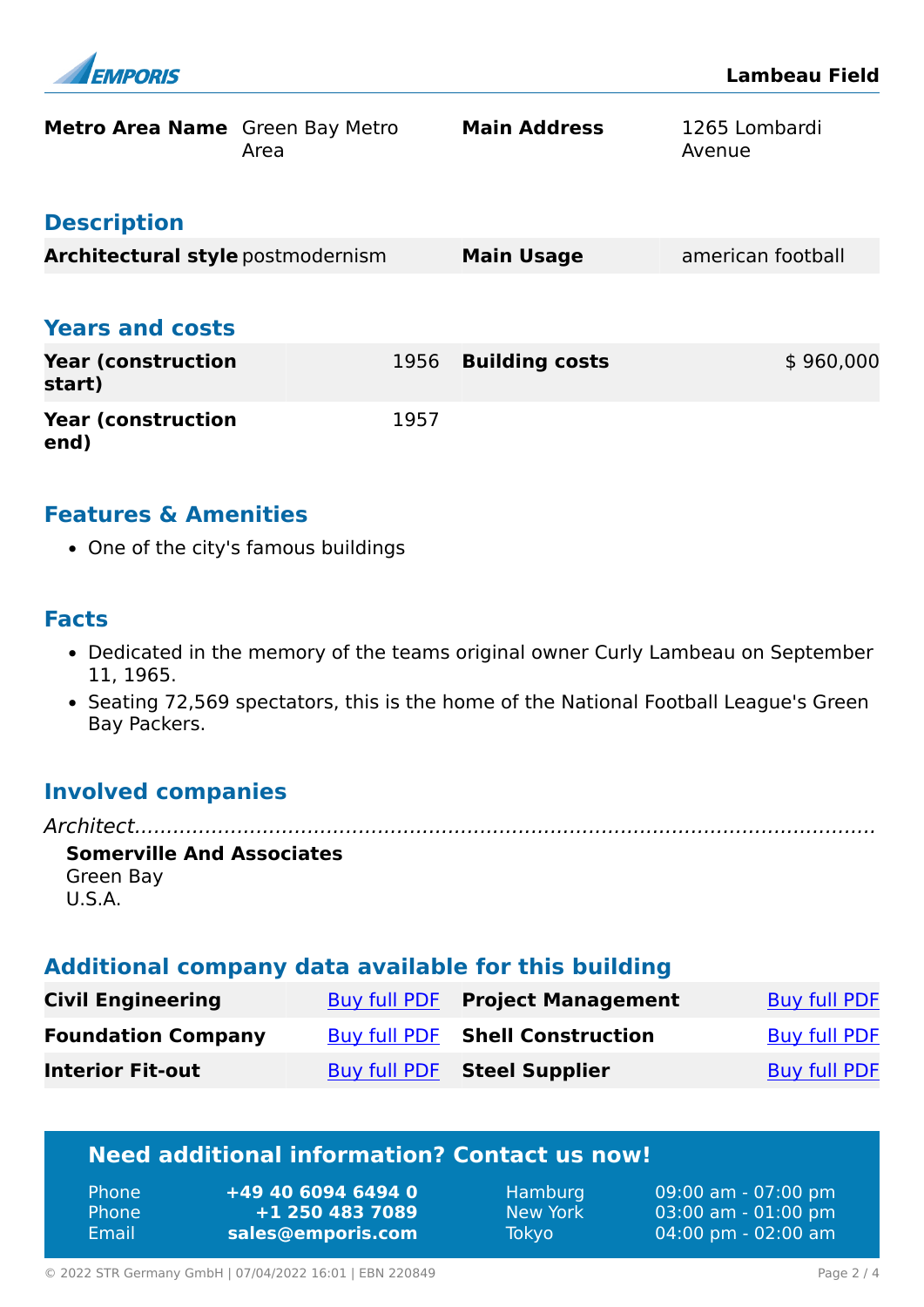| <b>EMPORIS</b>                                   |                       |                                                        | <b>Lambeau Field</b> |
|--------------------------------------------------|-----------------------|--------------------------------------------------------|----------------------|
| <b>Mechanical Systems</b><br><b>Installation</b> | Buy full PDF Surveyor |                                                        | <b>Buy full PDF</b>  |
| <b>MEP Engineering</b>                           |                       | <b>Buy full PDF Wall Insulation</b><br><b>Supplier</b> | <b>Buy full PDF</b>  |

## **Need additional information? Contact us now!**

Phone **+49 40 6094 6494 0<br>
Phone <b>+1 250 483 7089** Phone **+1 250 483 7089** Email **<sales@emporis.com>**

Hamburg 09:00 am - 07:00 pm<br>New York 03:00 am - 01:00 pm New York 03:00 am - 01:00 pm<br>Tokyo 04:00 pm - 02:00 am 04:00 pm - 02:00 am